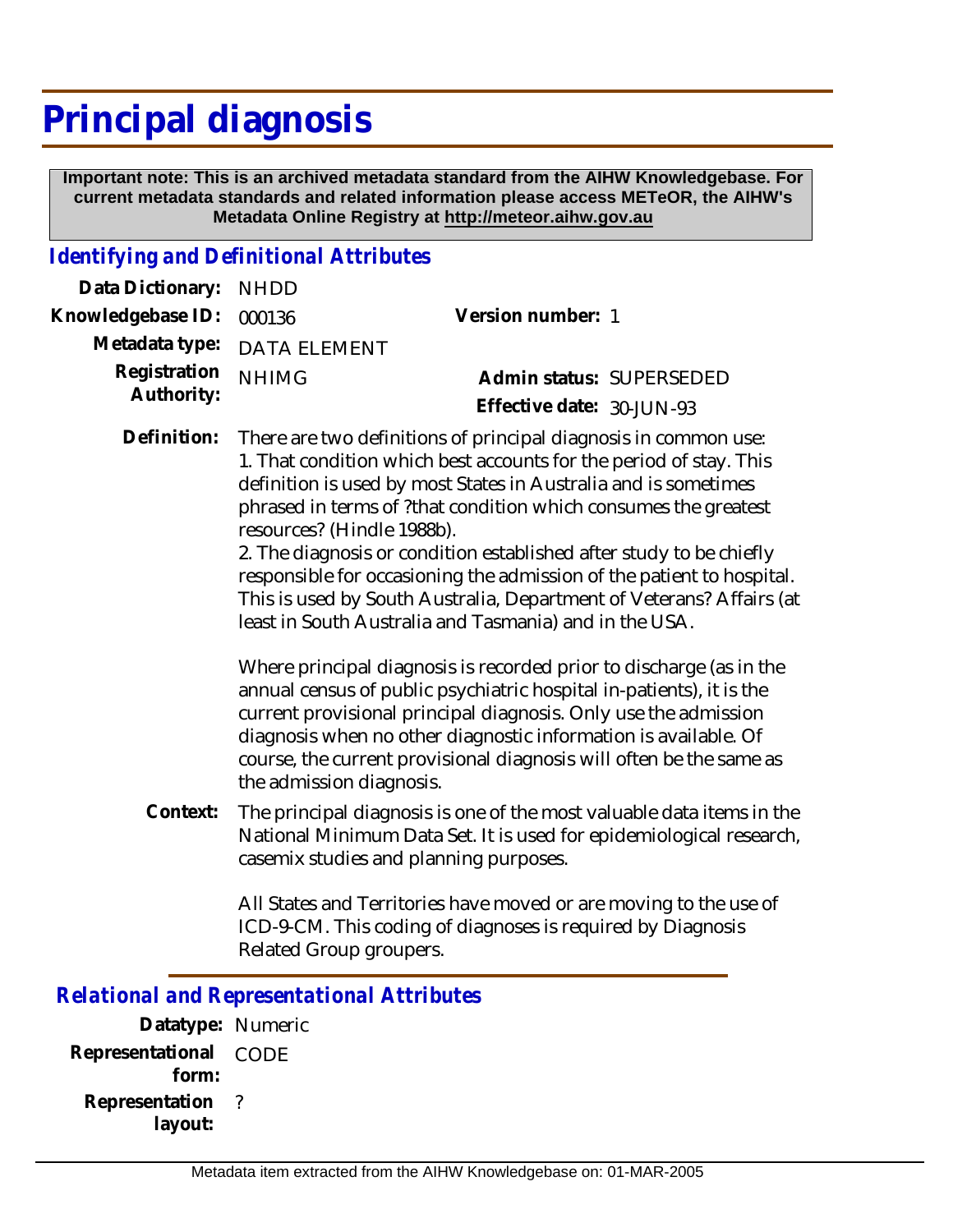**Minimum Size:** 5 **Maximum Size:** 5 ICD-9-CM at the 5-digit level. Where conditions require an aetiology and a manifestation code, the latter should be coded as the principal diagnosis and the aetiology coded as an additional diagnosis. This is the opposite of the convention used for ICD-9 coding. Related metadata: has been superseded by Principal diagnosis - ICD-9-CM code version 2 is a qualifier of Principal procedure version 1 is a qualifier of Principal procedure version 2 is a qualifier of Principal procedure - ICD-9-CM code version 3 is used in the derivation of Major diagnostic category version 1 is an alternative to Nature of main injury - non-admitted patient version 1 **Data Domain:**

is an alternative to Bodily location of main injury version 1

# *Administrative Attributes*

**Source Document:**

**Source Organisation:** National minimum data set working parties

Comments: These comments are based on position papers submitted to the Morbidity Working Party by its South Australian representative, John Pilla, and by Don Hindle (1988b) and on a study by Roberts et al. (1985) of the effect on Diagnosis Related Group classification of the two definitions.

> Roberts et al. coded 1,064 medical records according to the two definitions (referred to hereafter as the Australian and the USA definitions respectively). They found that the principal diagnosis differed according to the two definitions in 6.4 per cent of the 1,064 cases. This led to a change in Diagnosis Related Group in 4.0 per cent of the total cases. As the multiple diagnoses were the only ones for which potential existed for a change in principal diagnosis, the records for which principal diagnosis and Diagnosis Related Group changed were 1.6 per cent and 7.4 per cent respectively as a proportion of the number of patients with multiple diagnoses (which was 557 of the total sample).

> Roberts et al. concluded that the use of the Australian interpretation of principal diagnosis should not deter us from using Yale Diagnosis Related Groups. In fact, it should move some patients to a Diagnosis Related Group which better reflects their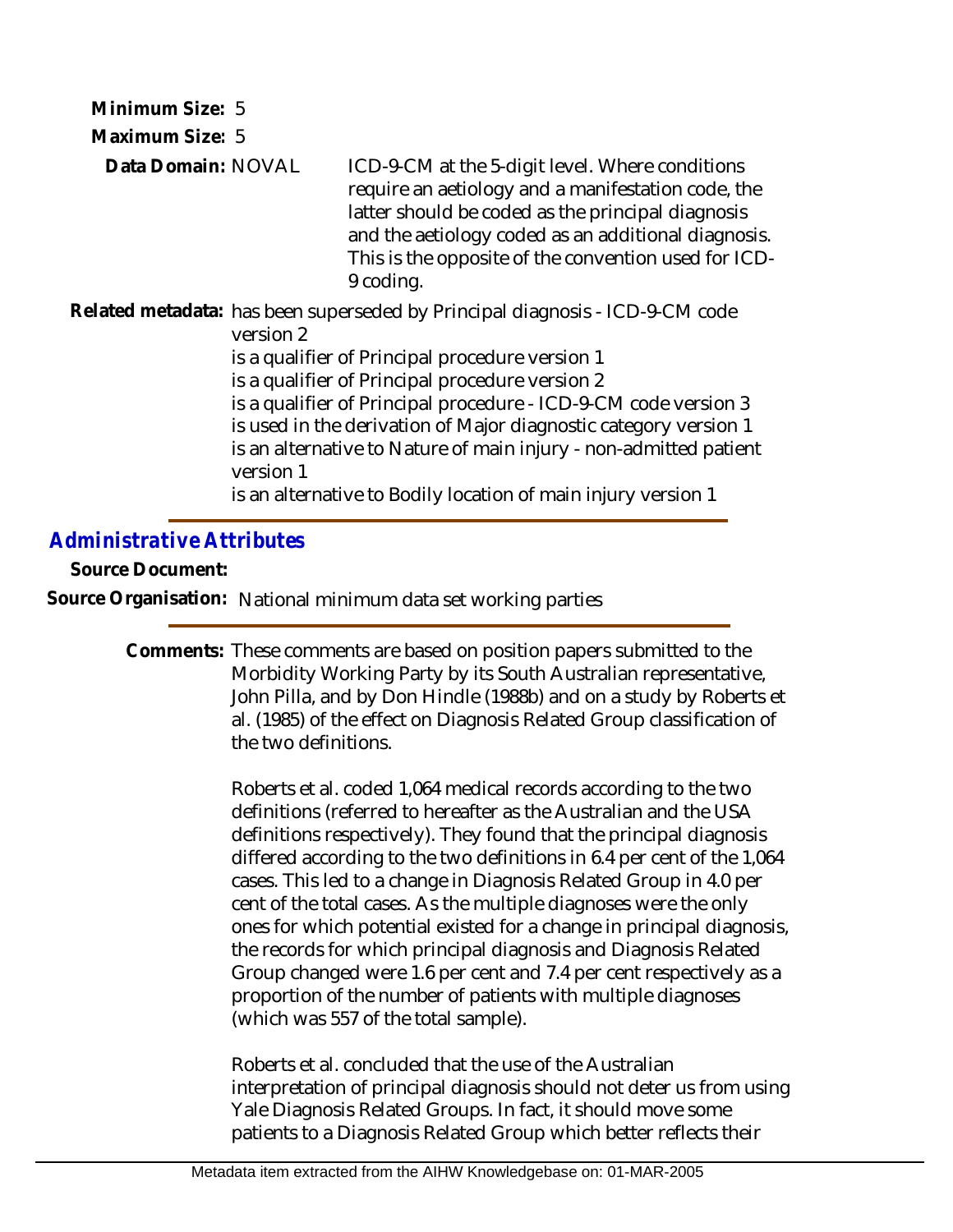use of resources. However, it may lead to other problems such as more frequent classification to DRG 468 (operating theatre procedure unrelated to principal diagnosis).

Pilla gave four reasons for preferring the USA definition over the Australian definition.

#### 1. Consistency

By defining the principal condition as that which caused the admission, the coder is able to make a more objective decision about which diagnosis becomes principal.

## 2. Quality assurance

There is value in using the USA definition as a tool in quality assurance. Patients with a particular principal diagnosis who have an unusual length of stay would be highlighted in any review. If the length of stay is the factor that determines the principal diagnosis, then any length of stay is more easily justifiable.

## 3. Purposes of a morbidity collection

One of the main uses of a morbidity collection is to determine the reason for admissions to hospitals. This is most easily done by referring to principal conditions which have been assigned on the basis of the USA definition.

## 4. Effect on Diagnosis Related Groups

Since the Diagnosis Related Group system was derived on the basis of the USA definition, this definition is to be preferred a priori. Hindle (1988b) also argues that the USA definition is preferable for use with Diagnosis Related Groups. He gives the example of the elderly person who is admitted for acute care (say, fractured neck or femur), and who subsequently remains for an indefinite period for nursing care.

According to the Australian definition, this patient would have a principal diagnosis of 820.8, and therefore be assigned to DRG 236 (fractures of hip and pelvis).

This problem is resolved by the recommendation of the Morbidity Working Party that patients be discharged and readmitted upon change of status so that the acute and non-acute episodes are separate (see comment to item P21). In those States where changes of status are recorded within a single discharge summary, the working party recommended that the principal diagnosis relate to the acute part of the episode.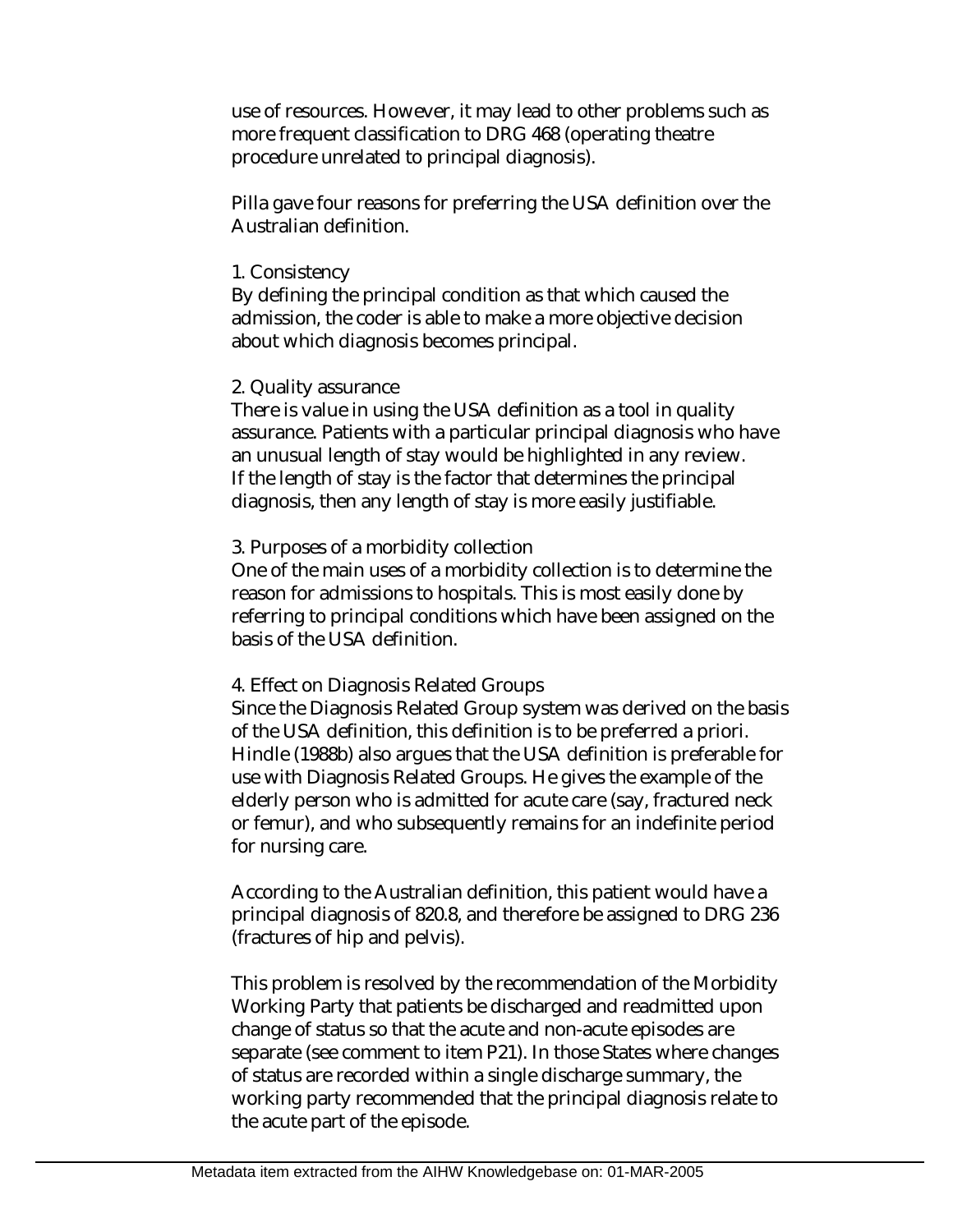Unlike Hindle and Pilla, Reid (1991) argued that problems of consistency were greater for the USA definition than the Australian definition. For complex cases in which there are several conditions present at admission, it is usually easier to judge which condition consumes most resources (using costing studies or medical benefits schedules) than to judge which is the reason for admission. For multiple trauma cases - for example, motor vehicle accident - it is not possible to logically choose one of the injuries as the principal reason for admission, but it is possible to rank them according to cost of procedures required for treatment of the injuries using the medical benefits schedule.

In practice, the discrepancies between States arising from the use of the different definitions of principal diagnosis are likely to be much less significant than errors arising from diagnostic errors (due to the inherent fuzziness of the underlying clinical data) or errors in selection of the principal diagnosis. According to Reid (1988), clinicians often use an underlying cause definition of principal diagnosis which is probably the result of training in the completion of death certificates.

The Morbidity Working Party thus decided to accept data based on either definition in the National Minimum Data Set, and not to specify one or other definition as the preferred definition.

#### Public psychiatric hospitals

The relative merits of ICD-9 and DSM-3 were discussed. Psychiatrists all use DSM-3 instead of ICD-9 and this affects the distribution of principal diagnosis. DSM-3 Axis 1 diagnosis is usually written down as principal diagnosis. This is not always correct and affects results. Some diagnoses never appear as principal, although they should be according to the Australian or USA definition of principal diagnosis.

All systems use ICD-9 in coding, but psychiatrists would probably prefer DSM-3 (DSM-4 is to be released soon) which dominates psychiatric training.

The Psychiatric Working Party decided to recommend ICD-9-CM as the preferred coding system (all acute hospital morbidity systems are using this, or will be, but not all State psychiatric systems are using this) and decided that at the national level there was no need to include DSM-3. For a national minimum data set, international comparisons had also to be borne in mind.